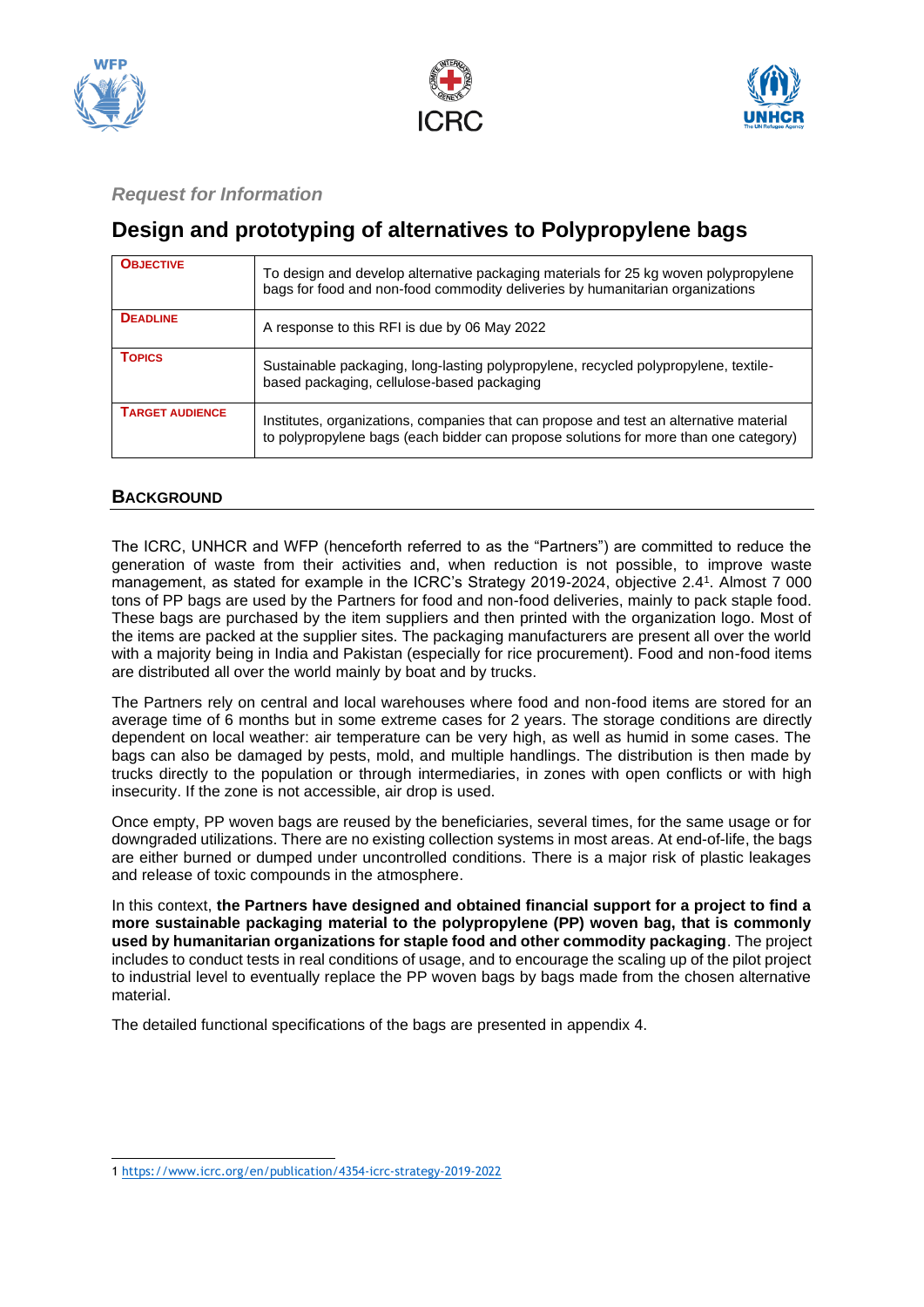





# **ABOUT THE PROJECT**

Today, a consulting company, Sofies SA, based in Geneva, is managing the project aiming at finding alternatives to current PP woven bags. Under this project, the usage patterns for the PP bags were analyzed for all three organizations. In discussion with the Partners, the following four criteria were set as the expectations for alternative packaging options<sup>2</sup>:

- Comply with the functional specifications of the current PP woven bag (food and non-food items)
- Minimize plastic leakages but also water and CO<sub>2</sub> footprints
- Keep a high reuse rate of the material (even if very difficult to estimate)
- Favor high maturity and high production capacity to enable an industrial deployment of the solutions within less than 3 years

Additional criteria to take into considerations and their respective order of priority can be found in appendix 5. Based on these criteria, five categories (or "lots") of solutions have been identified:

- Lot 1: Incremental solution based on PP with improved lifetime
- Lot 2: Incremental solution based on recycled PP
- Lot 3: Solution with a cellulose-based material
- Lot 4: Solution with a material made of vegetal fiber, excluding cotton
- Lot 5: Solution with another material not belonging to the categories mentioned above

This Request for Information (RfI) aims at identifying companies, institutes and/or organizations that are interested in joining the partners to develop and prototype a new bag made of one or several of these alternatives - i.e., each applicant ("Bidder") may submit solutions for one or more lots. Bidders answering this RfI will be invited to submit a formal proposal to the partners during a forthcoming RfQ process. See details in the Application Process section

#### **DESCRIPTION OF ACTIVITIES**

The following key activities are to be undertaken by the Bidders selected at the end of the RfQ process.

#### **ACTIVITY 1: Specify the target packaging**

- a. Translatethe functional specifications and target cost provided by the Partners into technical specifications.
- b. If required, analyze a sample of a representative PP bag provided by the Partners and make a gap assessment between functional/technical specifications and the current characteristics of the PP bags (possibly some performance of the current PP bag could be higher than the expectations and could be downgraded and vice-versa).
- c. Participate to a dialogue session, organized by the Project Manager, to facilitate the integration of packaging suppliers' concerns/comments into the development.

#### **ACTIVITY 2: Design and material validation tests**

- a. From its experience, the Bidder should propose and describe one or several concept of bags with specific formulations and manufacturing process (max: 5 formulations). If required, ad-hoc lab tests should be proposed to fine-tune/validate the formulation: describe the factors to be tested, expected test protocols and answers.
- b. Perform the optional lab tests and propose a maximum of two designs of bags, including a cost estimation.

<sup>&</sup>lt;sup>2</sup> Internal liners made of plastic or other innovative materials have not been excluded as they can, in some cases, guarantee a barrier compliant with food-contact requirements, and they do not account for a large part of the packaging (thus not the most significant in terms of plastic leakage).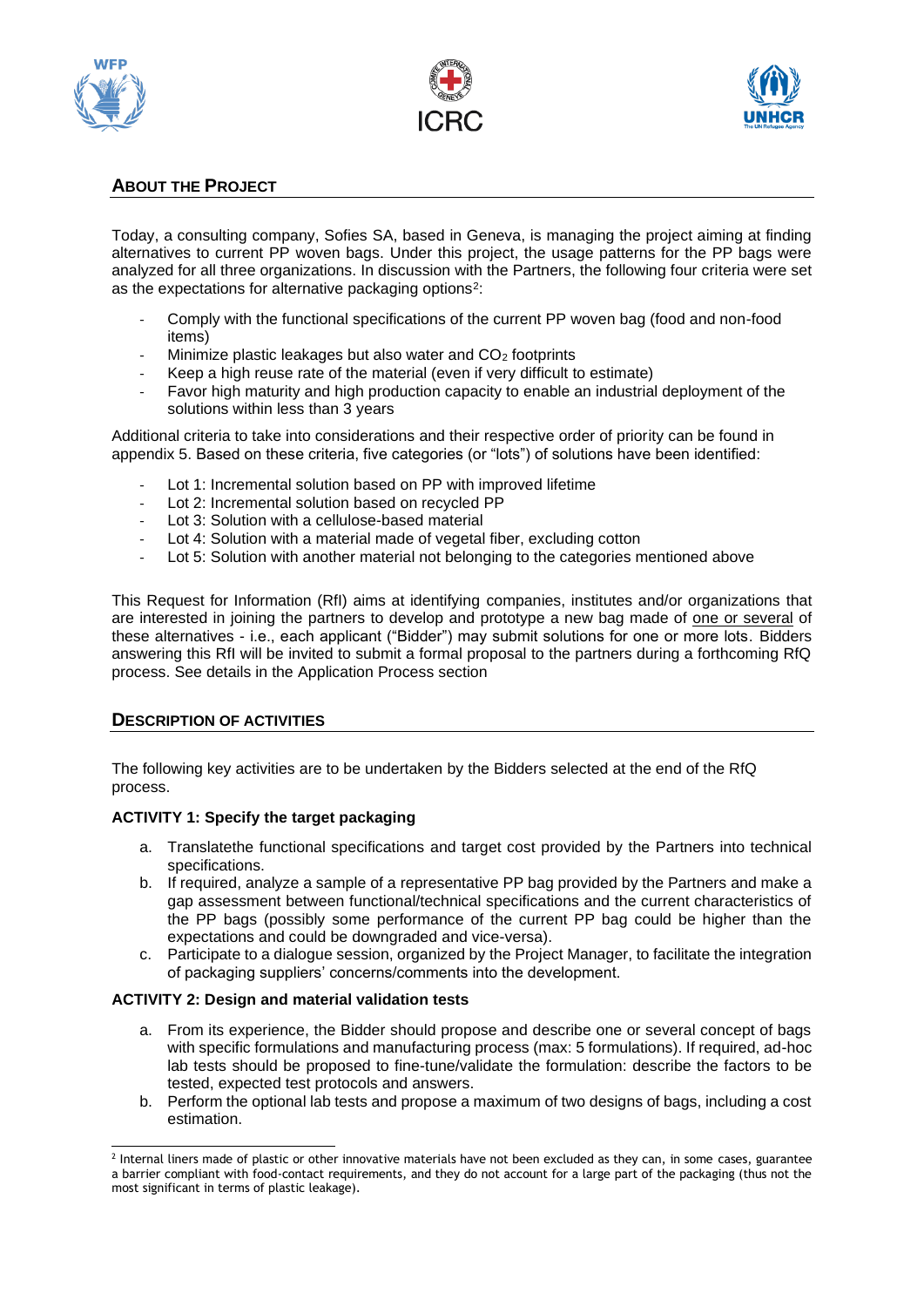





- c. Design the prototyping tests (manufacturing and testing protocols and cost evaluation) for validation by the Partners.
- d. Provide environmental data (for the purpose of a LCA performed by Sofies SA) and discuss/detail the performance of the solution in accordance with the multicriteria assessment detailed in appendix 2.

*Note: before the bag prototyping, the Partners will approve the concept and the design of the tests. If not approved, the project will be stopped at that stage and the Bidder paid according to the budget provisioned for ACTIVITIES 1 and 2.*

#### **ACTIVITY 3: Bag prototyping with the 2 most promising formulas and quality assessment**

- a. Manufacture a series of bags designed to carry 25 kg of food or non-food items (capacity to be agreed with the Partners before starting the design), with the two selected formulations. The Partners may visit the Bidder once the bags are formulated.
- b. Analyze the performance of the bags:
	- i. At minimum, the assessment must answer the functional specifications provided by the Partners.
	- ii. Additional tests can be proposed, linked for instance to biodegradability, recyclability, compatibility with food contact if required, etc.

We strongly suggest including in this analysis the characterization of the current PP woven bag, as a baseline.

c. Selection of appropriate bag formulation and manufacturing.

#### **ACTIVITY 4: Scaling-up**

- a. Identify industrial partners that would be able to manufacture the bag at industrial scale.
- b. Provide a first estimate techno-economic study on scaling up the selected solution (in 3.c)
- c. Consolidate environmental data for the LCA performed by Sofies SA.
- d. Discuss the scaling-up plan for worldwide access with the Project manager and the Partners
- e. Design pilot trials (in collaboration with Sofies SA).

*Note: this list of activities is only indicative and will be finalized (along with the list of deliverables) for the Request for Quotation phase (see below).*

## **APPLICATION PROCESS**

The selection of suitable organizations to execute the work outlined in this document will be done through a three-step process. This Request for Information is the first step, which seeks to understand the interest among potential bidders and their capability to deliver the required efforts. The selection process will also demonstrate two **Open Dialogue sessions** – where interested bidders and other stakeholders are invited to discuss their suggestions, interpretations, ideas and concerns with the Partners. These inputs will be incorporated into the Request for Quotation that will be released in the second step. The meeting links for both Open Dialogue sessions are given in the table below.

| <b>Step</b>                | Key milestone                                                         | Due date                                  |
|----------------------------|-----------------------------------------------------------------------|-------------------------------------------|
| Request for<br>Information | RFI is launched                                                       | April 04                                  |
|                            | Open Dialogue sessions                                                | April 25 - 1pm CET<br>May $02 - 1$ pm CET |
|                            | RFI proposal is due                                                   | May 06                                    |
| Request for<br>Quotation   | Request for Quotation (RFQ) is launched                               | May 20                                    |
|                            | Deadline for any email queries                                        | <b>May 30</b>                             |
|                            | RFQ proposal, pricing/quotation & other relevant<br>documents are due | June 15                                   |